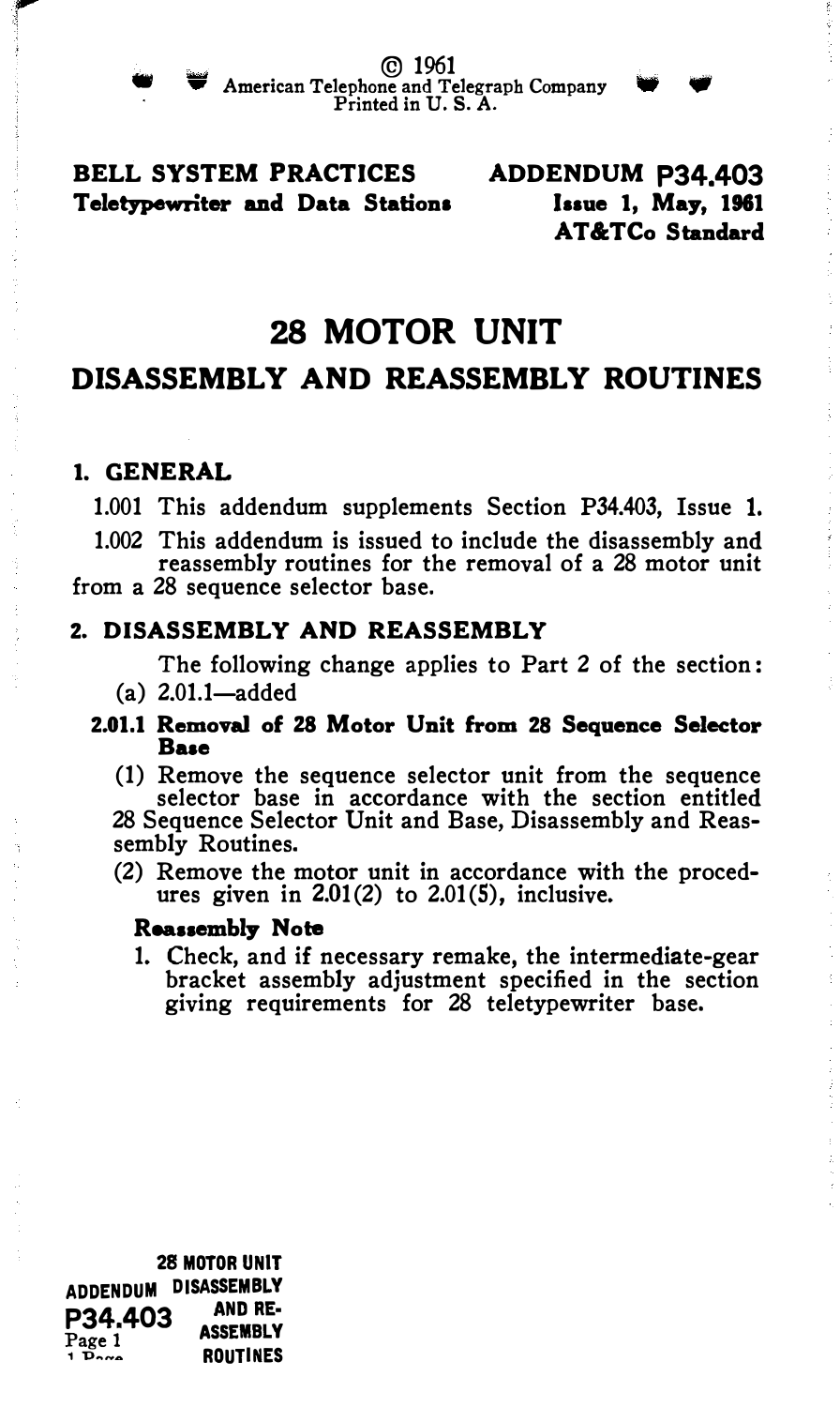<sup>w</sup>Americ ©�0 � � n Telephone nd Telegraph Company Printed in U.S. A.

### BELL SYSTEM PRACTICES Teletypewriter and Data Stations

SECTION P34.403 Issue 1, August, 1960 AT&TCo Standard

# 28 MOTOR UNIT

# DISASSEMBLY AND REASSEMBLY ROUTINES

| <b>CONTENTS</b>                                | PAR. NO. |
|------------------------------------------------|----------|
|                                                |          |
| <b>2. DISASSEMBLY AND REASSEMBLY</b> 2.01-2.05 |          |
| Motor unit used with:                          |          |
| Auxiliary 28 typing reperforator base in       |          |
| 28 automatic send-receive set                  | 2.03     |
| 28 Automatic send-receive set                  | 2.01     |
| 28 Keyboard send-receive teletypewriter        | 2.01     |
| 28 Receive-only teletypewriter                 | 2.01     |
| 28 Reperforator-transmitter set                | 2.05     |
| 28 Self-contained transmitter-distributor set  | 2.04     |
| 28 Typing-reperforator set                     | 2.02     |
| 3. ASSOCIATED BELL SYSTEM PRACTICES            | 3.01     |

## 1. GENERAL

1.01 This section contains specific routines for removing <sup>a</sup>28 motor unit from its associated teletypewriter apparatus, and where necessary, provides detailed reassembly information. The material herein, together with that in the section entitled Teletypewriter Apparatus, Disassembly and Reassembly, General Information and Routines, gives the complete disassembly and reassembly procedures necessary for maintenance of the 28 motor unit.

1.02 Any maintenance operation that requires dismantling

the motor unit (removing the end shields, etc.) frequently results in additional maintenance problems. Therefore, if examination of the motor unit shows that dismantling may be necessary, consideration should be given to substituting another motor unit.

28 MOTOR UNIT DISASSEMBLY AND REAS-P34.403 )REAS-<br>EMBLY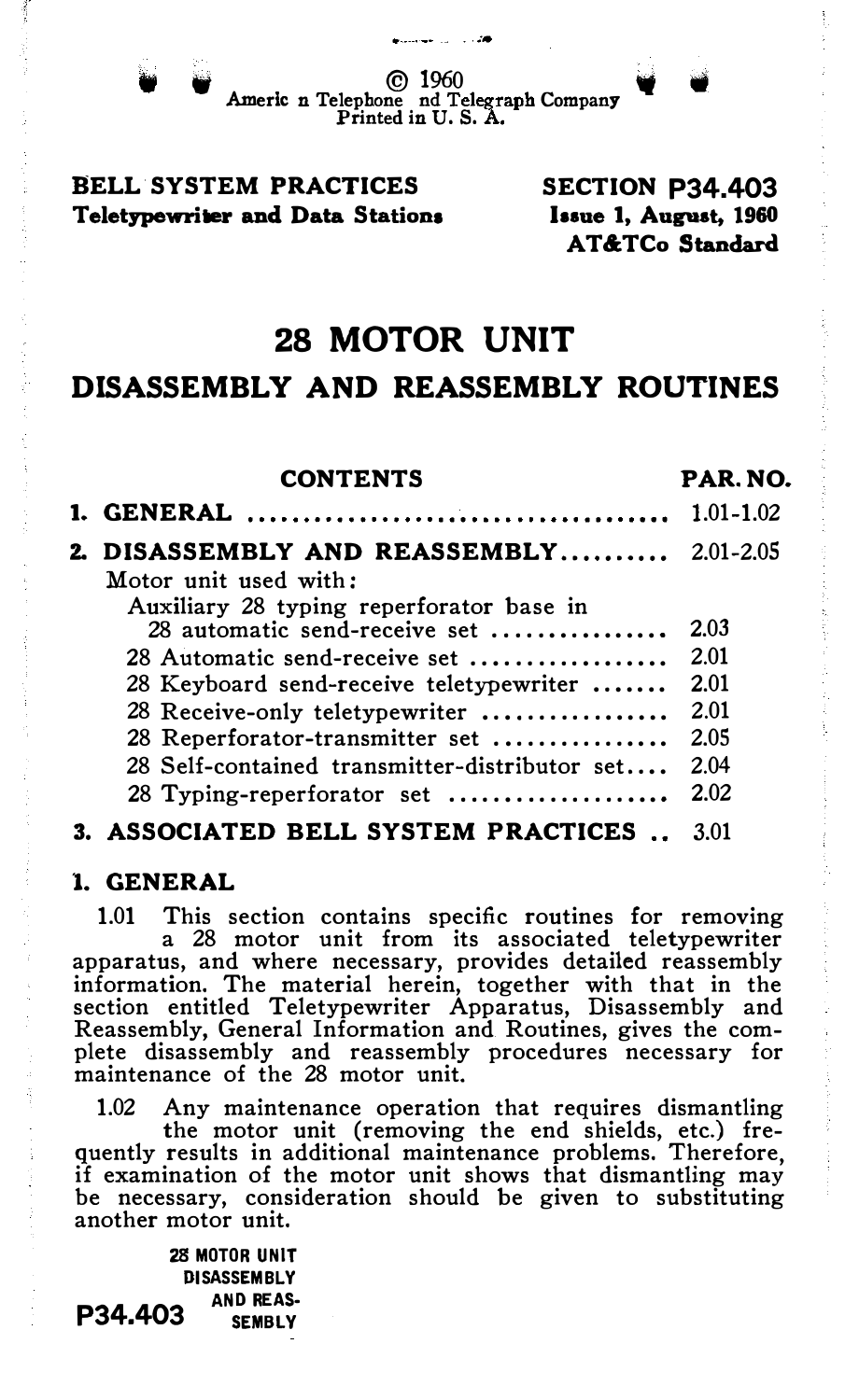#### 2. DISASSEMBLY AND REASSEMBLY

2.01 Removal of 28 Motor Unit from 28 Teletypewriter of Keyboard Send-Receive Design (28 KSR) or Receiveonly Design (28 RO) or from 28 Automatic Send-Receive Set (28 ASR)

(1) Remove the typing unit, if present, in accordance with the section entitled 28 Typing Unit, Disassembly and Reassembly Routines.

(2) Remove the special mounting screw and lockwasher (pilot screw) that secure the gear guard, through the mounting hole in the left rear corner of the motor-mounting bracket, to the left motor-mounting strip ; and remove the gear guard.

(3) Remove the top insulator from the keyboard-terminal block to the left of the motor unit, and remove the motor-cable leads from the terminal block.

(4) Remove the remaining three mounting screws and lockwashers that secure the motor-mounting bracket

to the left and right motor-mounting strips.

(5) Lift out the motor unit.

#### Reassembly Notes

- 1. Check, and if necessary remake, the intermediategear bracket adjustment specified in the section giving the requirements for 28 teletypewriter bases (if the motor unit is part of a 28 KSR or 28 RO), or for 28 perforator-transmitter-bases (if the motor unit is part of a 28 ASR).
- 2. Check, and if necessary remake, the adjustments applying to the motor as specified in the section giving the requirements for 28 motor units.

#### 2.02 Removal of 28 Motor Unit from 28 Typing-reperforator Set

(1) Remove the insulator from the terminal-insulating block on the typing-reperforator base and remove the motor-cable leads from the terminal-insulating block.

(2) If the set is equipped with a variable-speed drive

mechanism, remove the two screws, lockwashers, and flat washers that hold the grease-retaining plate to the gear-shift frame, and remove the grease-retaining plate. If the set is equipped with a single-speed drive mechanism, remove the two screws and lockwashers that hold the intermediate-drive guard, and remove the guard.

 $\bullet$   $\bullet$   $\bullet$   $\bullet$   $\bullet$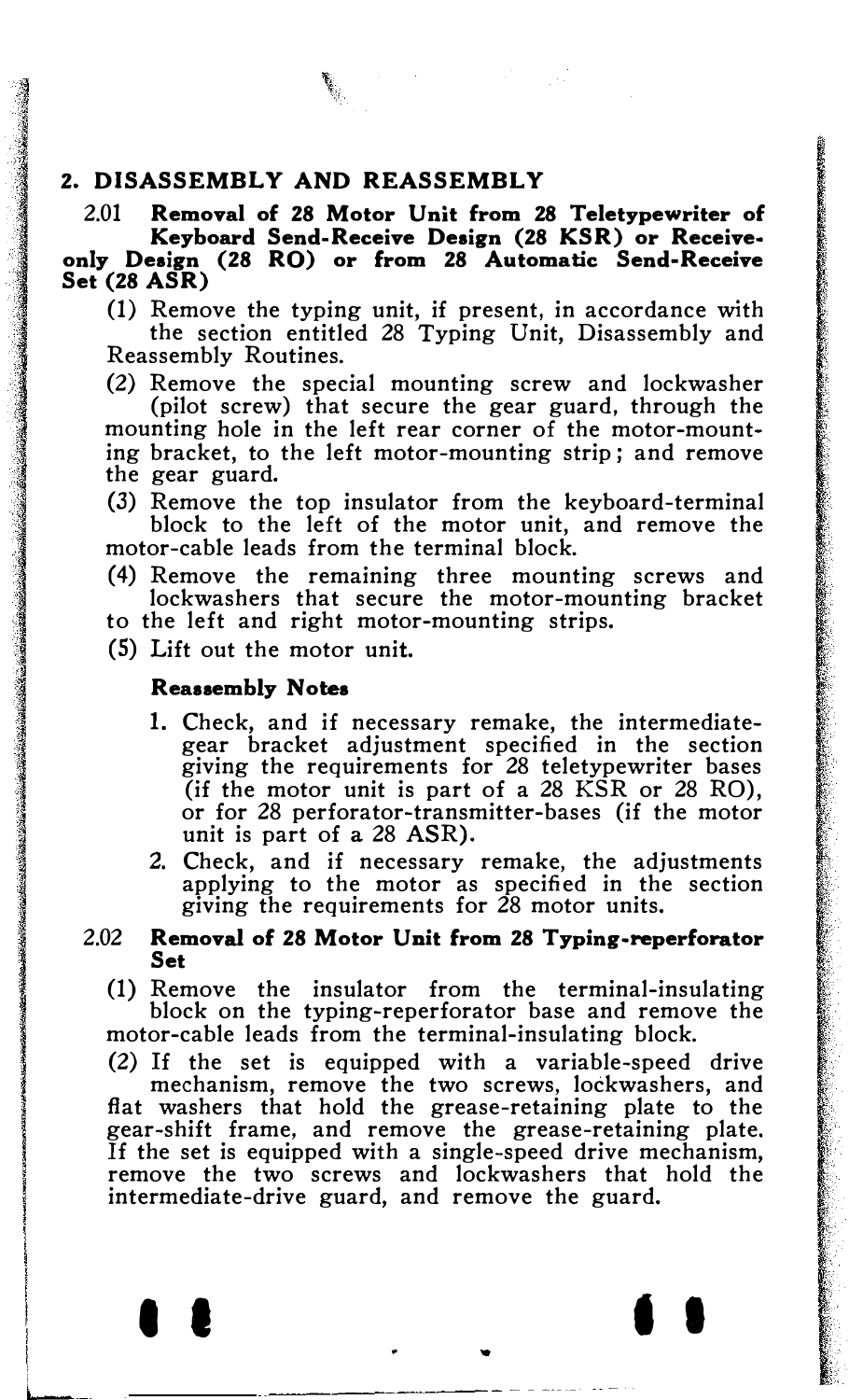- . .. .. .
- (3) Remove the nut and lockwasher that secure the motormounting bracket and the motor-adjusting bracket to

the motor-adjusting stud in the right motor-mounting post (gear end of motor).

(4) Remove the two screws and lockwashers that mount the motor-mounting bracket to the left motor-mounting posts (fan end of motor).

(5) Lift out the motor unit.

(6) To remove the motor-adjusting bracket from the motor

unit, remove the two screws and lockwashers that hold it to the motor-mounting bracket (gear end of motor); then remove the adjusting bracket.

#### Reaasembly Notes

- 1. Check, and if necessary remake, the adjustments for the gear mesh (intermediate drive) and the motoradjusting stud specified in the section giving the requirements for 28 typing-reperforator sets.
- 2. Check, and if necessary remake, the adjustments applying to the motor as specified in the section giving the requirements for 28 motor units.

# 2.03 Removal of 28 Motor Unit from Auxiliary 28 Typingreperforator Baae in 28 Automatic Send-Receive Set

## (28 ASR)

(1) Disconnect all plug and receptacle connections between the typing-reperforator (base, unit, etc.) and the other components of the 28 ASR.

- (2) Remove the screws, lockwashers, washers, and the one star lockwasher that hold the typing-reperforator base
- to the three typing-reperforator base mounting-studs.
- (3) Remove the typing-reperforator base (with the unit, motor, and all other apparatus mounted on it) from the cabinet.
- (4) Remove the tape-container assembly.
- (5) Remove the insulator from the lower terminal block, and remove the motor-cable leads from the terminal block.
- (6) Remove the three screws, lockwashers, and flat washers that secure the single-speed drive mechanism to the typing-reperforator base, and remove the mechanism.
- (7) Remove the screws, lockwashers, washers, nuts, and the two star lockwashers that mount the motor unit to
- the typing-reperforator base.
- (8) Remove the motor unit.

28 MOTOR UNIT DISASSEMBLY P34.403 AND REAS-Page 3 ROUTINES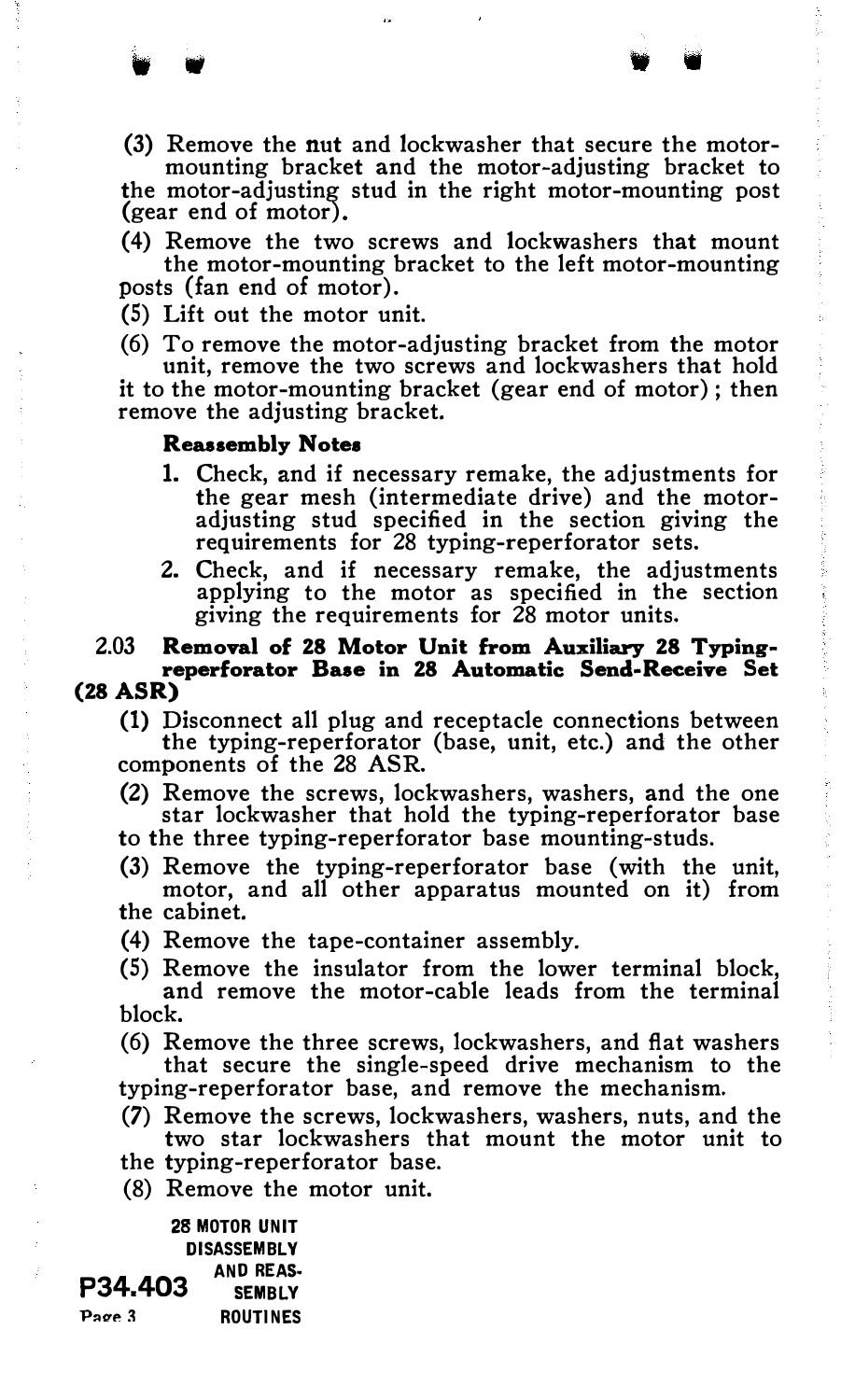$\ell$ 

- 1. When remounting the motor unit, place one star lockwasher against the anodized aluminum surface of the motor-mounting bracket and one against the painted surface on the bottom of the typing-reperforator base so as to ground the motor-mounting bracket to the base.
- 2. When remounting the typing-reperforator base (with typing-reperforator unit, etc.) place the star lockwasher next to the upper painted surface of the base under the left front mounting screw.
- 3. Check, and if necessary remake, any adjustments that might have been disturbed.

2.04 Removal of 28 Motor Unit Used as a Component of 28 Self-contained Transmitter-Distributor Set

- (1) Remove the transmitter-distributor cover assembly.
- (2) If necessary, remove the two screws and lockwashers that secure the gear guard to the center mountingplate of the base structure, and remove the gear guard.
- (3) Loosen the two screws that hold the terminal-block assembly to the underside of the transmitter-distributor mounting, and withdraw the terminal-block assembly.
- (4) Remove the terminal-block insulator, and remove the motor-cable leads from the terminal block.
- (5) Remove the four special screws with lockwashers (pilot screws) that mount the motor unit.
- (6) Lift the motor unit off the transmitter-distributor mounting.

#### Reassembly Notes

- 1. Check, and if necessary remake, the adjustments for the intermediate-gear assembly and the motor pinion specified in the section giving the requirements for 28 self-contained transmitter-distributor sets.
- 2. Check, and if necessary remake, the adjustments applying to the motor as specified in the section giving the requirements for  $\hat{2}8$  motor units.

#### 2.05 Removal of Motor Unit from 28 Reperforator-Trans• mitter Set

(1) Disconnect all plug and receptacle connections between the reperforator-transmitter unit and the reperforatortransmitter stand.

(2) Carefully lift the tape-winder drive belt off the tapewinder pulley, which is located on the underside of the reperforator-transmitter unit.

I I I I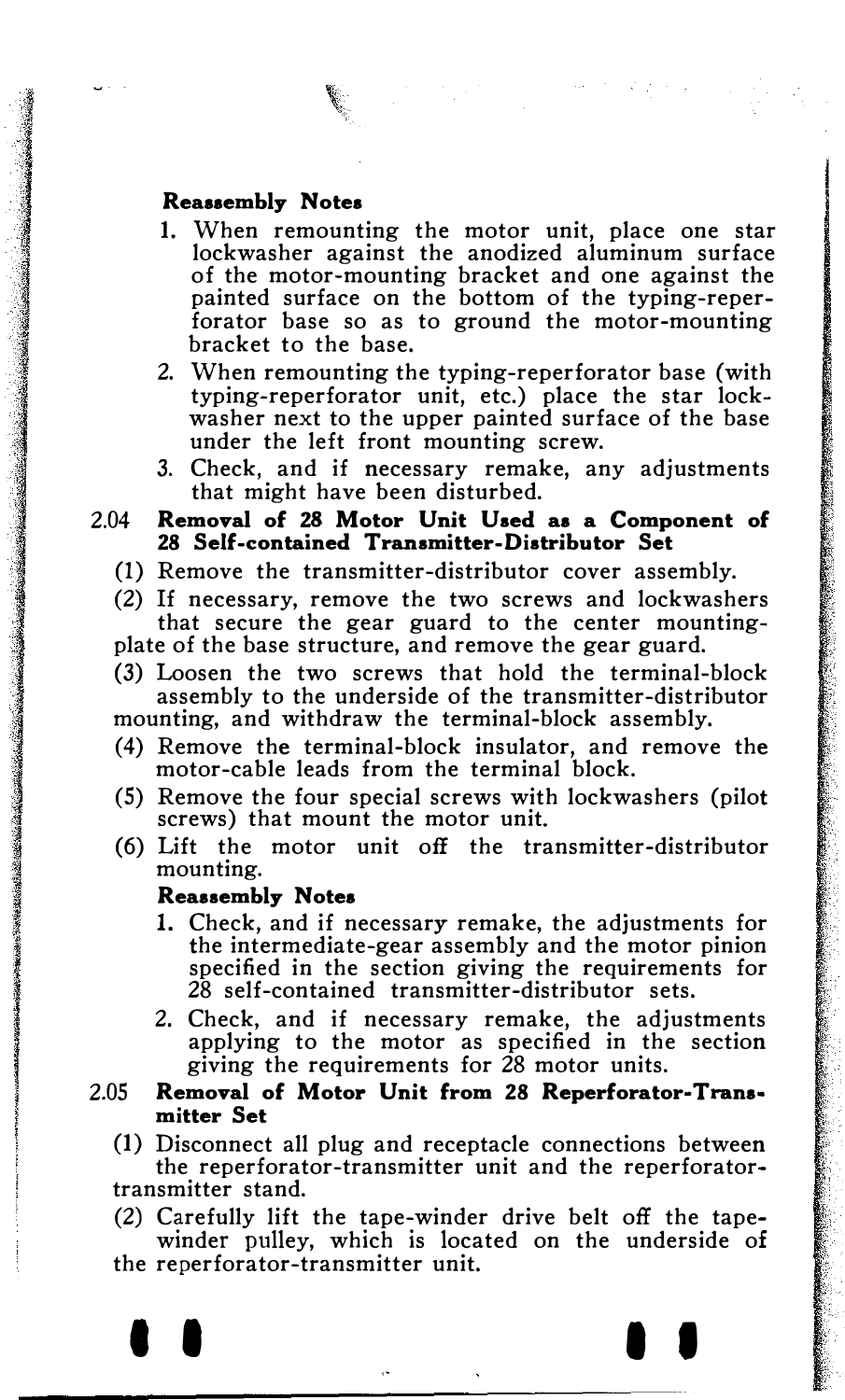(3) Remove the oil shields from the underside of the reperforator-transmitter unit by loosening the two tape-

winder drive-bracket mounting screws, and sliding the oil shields out sideways.

( 4) Remove the three captive screws (base-mounting screws) and lockwashers that secure the reperforatortransmitter unit to the reperforator-transmitter stand, and carefully lift the reperforator-transmitter unit from the stand.

(5) Remove the top insulating-plate from the terminal block, and remove the motor-cable leads from the terminal block.

- (6) Remove the four motor-mounting screws and lockwashers.
- (7) Remove the motor unit.

#### Reasaembly Notes

- 1. Check, and if necessary remake, the adjustment for the oil shield and any other parts that might have been disturbed, as specified in the sections giving the requirements for 28 reperfora tor-transmitter stands and 28 reperforator-transmitter units.
- 2. Check, and if necessary remake, any adjustments applying to the motor as specified in the section giving the requirements for 28 motor units.

#### 3. ASSOCIATED BELL SYSTEM PRACTICES

3.01 The following Bell System Practices provide additional information which may be required for use with this section.

| Subject                                                                                              | Section                  |  |
|------------------------------------------------------------------------------------------------------|--------------------------|--|
| General Information and Routines for Dis-<br>assembling and Reassembling Teletypewriter<br>Apparatus | P <sub>30.013</sub>      |  |
|                                                                                                      |                          |  |
| General Requirements and Adjusting Proce-<br>dures for Teletypewriter Apparatus                      | P30.012                  |  |
| Preparation of Teletypewriter Apparatus for<br>Installation                                          | P33.014                  |  |
| Specific Requirements and Adjusting Proce-<br>dures for Teletypewriter Apparatus                     | P <sub>10.200</sub>      |  |
| Teletypewriter Tools and Maintenance Supplies                                                        | P <sub>30.301</sub>      |  |
| 28 Teletypewriter (KSR and RO), Disassembly<br>and Reassembly Routines                               | P34.401                  |  |
| 28 Teletypewriter Apparatus, Index of Associ-<br>ated Bell System Practices                          | P34.001<br>(When Issued) |  |
| 28 MOTOR UNIT                                                                                        |                          |  |
| DISASSEMBLY                                                                                          |                          |  |

DISASSEMBLY P34.403 ANDREAS-Page 5 SEMBLY